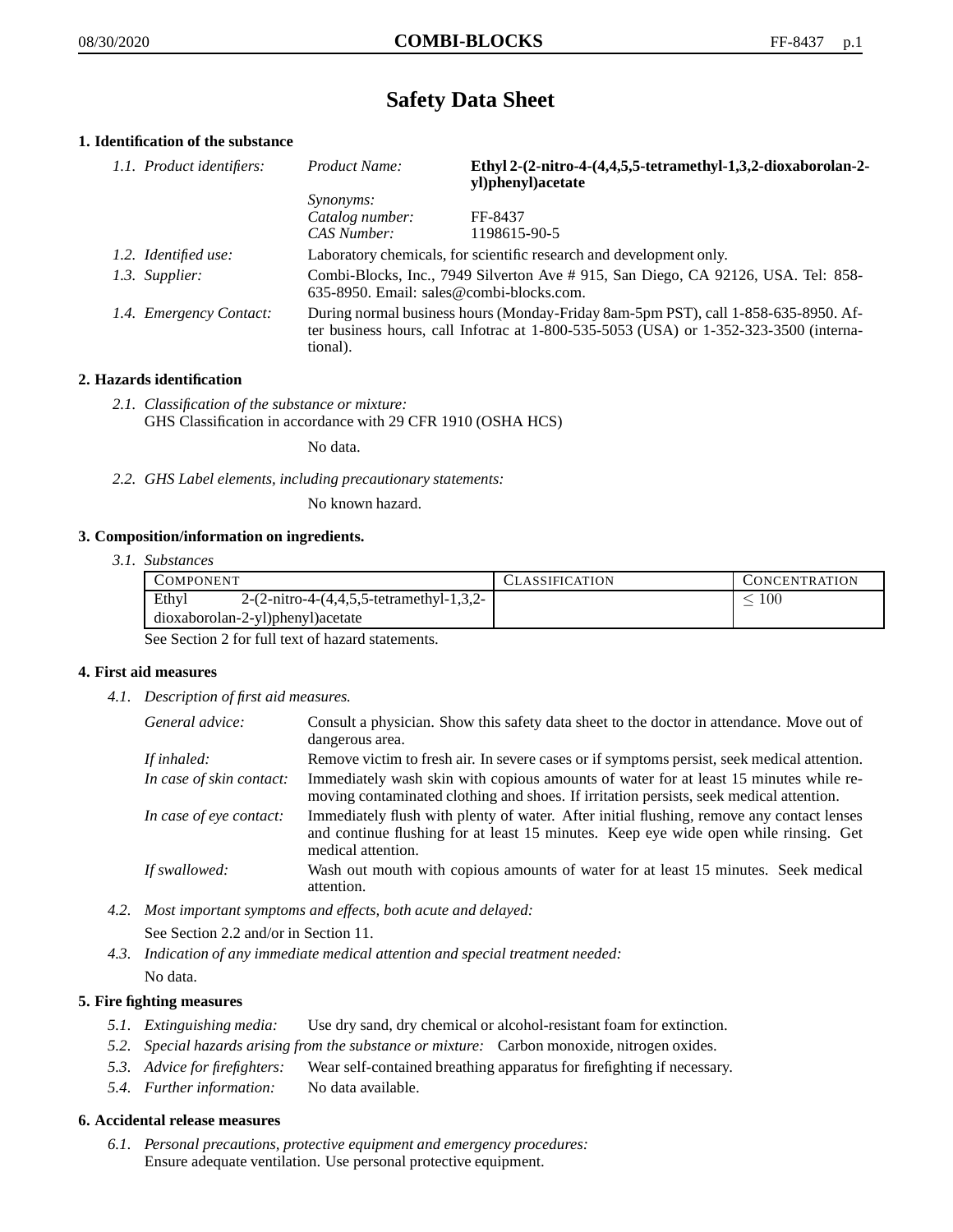- *6.2. Environmental precautions:*
	- Should not be released into the environment. See Section 12 for additional ecological information.
- *6.3. Methods and materials for containment and cleaning up:* Sweep up or vacuum up spillage and collect in suitable container for disposal.
- *6.4. Reference to other sections:* Refer to protective measures listed in Sections 8 and 13.

### **7. Handling and storage**

- *7.1. Precautions for safe handling:* Avoid contact with skin and eyes. Avoid inhalation of vapour or mist. Keep away from sources of ignition - No smoking. Take measures to prevent the build up of electrostatic charge. For precautions see section 2.2.
- *7.2. Conditions for safe storage, including any incompatibilities:* Store refrigerated. Keep container tightly closed in a dry and well-ventilated place. Containers which are opened must be carefully resealed and kept upright to prevent leakage.
- *7.3. Specific end use(s):* Laboratory chemicals, for scientific research and development only.

#### **8. Exposure Controls / Personal protection**

*8.1. Control parameters:*

*Components with workplace control parameters:* Contains no substances with occupational exposure limit values. *8.2. Exposure controls:*

*Appropriate engineering controls:* Ensure that eyewash stations and safety showers are close to the workstation location. Ensure adequate ventilation, especially in confined areas.

*Personal protective equipment:*

| Eye/face protection:    | Wear appropriate protective eyeglasses or chemical safety goggles as described by OSHA's<br>eye and face protection regulations in 29 CFR 1910.133 or European Standard EN166.                                                                                                                                         |
|-------------------------|------------------------------------------------------------------------------------------------------------------------------------------------------------------------------------------------------------------------------------------------------------------------------------------------------------------------|
| Skin protection:        | Handle with gloves. Gloves must be inspected prior to use. Use proper glove removal<br>technique (without touching glove's outer surface) to avoid skin contact with this product.<br>Dispose of contaminated gloves after use in accordance with applicable laws and good<br>laboratory practices. Wash and dry hands |
| <b>Body Protection:</b> | Complete suit protecting against chemicals, Flame retardant antistatic protective clothing.,<br>The type of protective equipment must be selected according to the concentration and<br>amount of the dangerous substance at the specific workplace.                                                                   |
| Respiratory protection: |                                                                                                                                                                                                                                                                                                                        |

Control of environmental exposure: Prevent further leakage or spillage if safe to do so. Do not let product enter drains.

#### **9. Physical and chemical properties**

*9.1. Information on basic physical and chemical properties*

| (a)                          | Appearance:                                   | No data  |
|------------------------------|-----------------------------------------------|----------|
| (b)                          | Odour:                                        | No data  |
| (c)                          | Odour Threshold:                              | No data  |
| (d)                          | pH:                                           | No data  |
| (e)                          | Melting point/freezing point:                 | No date. |
| (f)                          | Initial boiling point and boiling range:      | No data  |
| (g)                          | Flash point:                                  | No data  |
| (h)                          | Evaporatoin rate:                             | No data  |
| (i)                          | Flammability (solid, gas):                    | No data  |
| (j)                          | Upper/lower flammability or explosive limits: | No data  |
| (k)                          | Vapour pressure:                              | No data  |
| $\left( \frac{1}{2} \right)$ | Vapour density:                               | No data  |
| (m)                          | Relative density:                             | No data  |
| (n)                          | Water solubility:                             | No data  |
| $\circ$                      | Partition coefficient: n-octanol/water:       | No data  |
| (p)                          | Auto-ignition:                                | No data  |
| (q)                          | Decomposition temperature:                    | No data  |
| (r)                          | Viscosity:                                    | No data  |
| (s)                          | Explosive properties:                         | No data  |
| (t)                          | Oxidizing properties:                         | No data  |